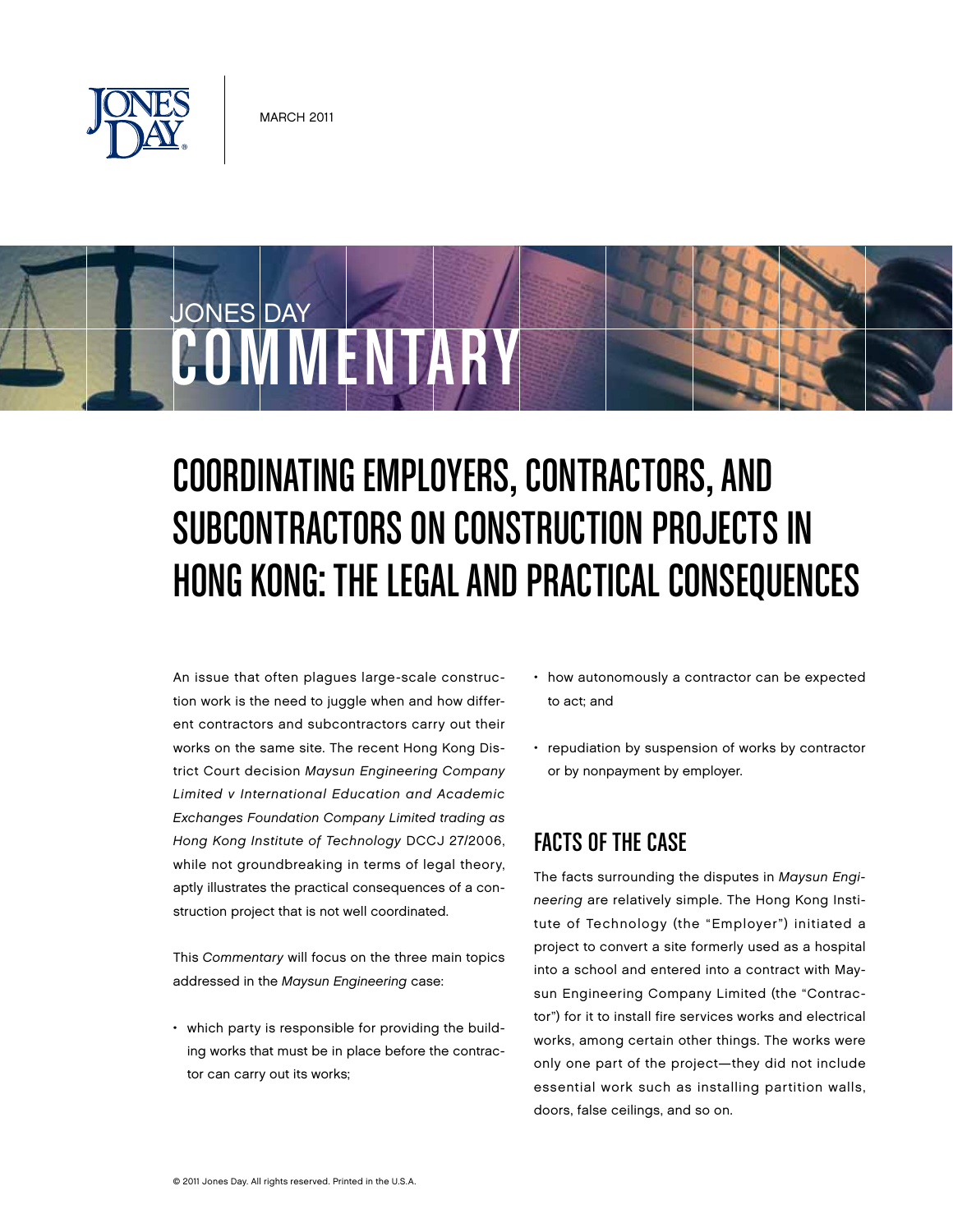What the Contractor found when it arrived at the site was essentially a bare shell of the building. None of the partition walls, false ceilings, or the like had been installed yet. The Contractor was in fact the first contractor that the Employer had engaged in the project, and no other contractor had been hired to provide any other building works. Moreover, the Employer had not given the Contractor detailed design information and instructions required to carry out the works.

The provision of fire services works and electrical works depends in part on how the other building works such as partition walls and false ceilings ("prerequisite works") are to be installed. The Contractor complained to the Employer regarding the lack of prerequisite works and instructions, but the Employer refused to rectify the situation and also withheld interim payments. The dispute escalated until ultimately the Employer instructed the Contractor to remove all its employees and tools from the site, and the Contractor complied.

Proceedings were commenced, with each party alleging repudiatory breach by the other.

#### PROVISION OF PREREQUISITE WORKS

The Contractor argued that the Employer had breached two terms that, while not expressly set out, were nonetheless implied into the contract:

- that the parties would not hinder or prevent each other from carrying out and completing the works in a regular and orderly manner; and
- that the parties would cooperate with and do all such things necessary to facilitate each other in carrying out and completing the works.

The Employer, on the other hand, argued that the Contractor was in breach of the implied term that the Contractor would coordinate with other contractors to ensure that different works were carried out in the correct sequence.

The court held that all three terms could be implied into the contract as they were necessary to give business efficacy to the contract and to express the obvious intention of the parties and were not inconsistent with any express term of the contract.

The court went on to say that as the contract did not require the Contractor to provide the prerequisite works, and the Contractor was not the main contractor for the project, it fell upon the Employer to do so in order to facilitate the Contractor's works. Similarly, it was also the Employer's duty to coordinate the works with other building works to be carried out by different contractors.

The implied terms argued by the Contractor are well established at common law. The implied term argued by the Employer, however, appears to be more novel and somewhat at odds with the obligation on the Employer to coordinate the works to be carried out by the contractors. This incongruity was consolidated by the court thus: While it was the Employer's duty to coordinate the contractors, the Contractor could not carry out its works without regard to other builders' works. In other words, the court appears to be saying that the Contractor should communicate with other builders such that it can ensure the different works on the site are carried out in the correct sequence.

No precedent was cited by the court for this implied term, and it was unfortunate that the court in this instance did not elaborate on the reasoning behind its imposition of the term. Perhaps it is an extension of the implied terms put forward by the Contractor—that the Contractor has to facilitate the Employer's coordination of other contractors by liaising with them. If this is indeed a new innovation of the court, it may well be open to challenge in higher courts. To imply it by way of business efficacy means that the court believed the contract would not be commercially workable without this term. Arguably, if employers were actively engaged in managing each contractor's schedule, the contractors would not need to, by their own accord, communicate directly with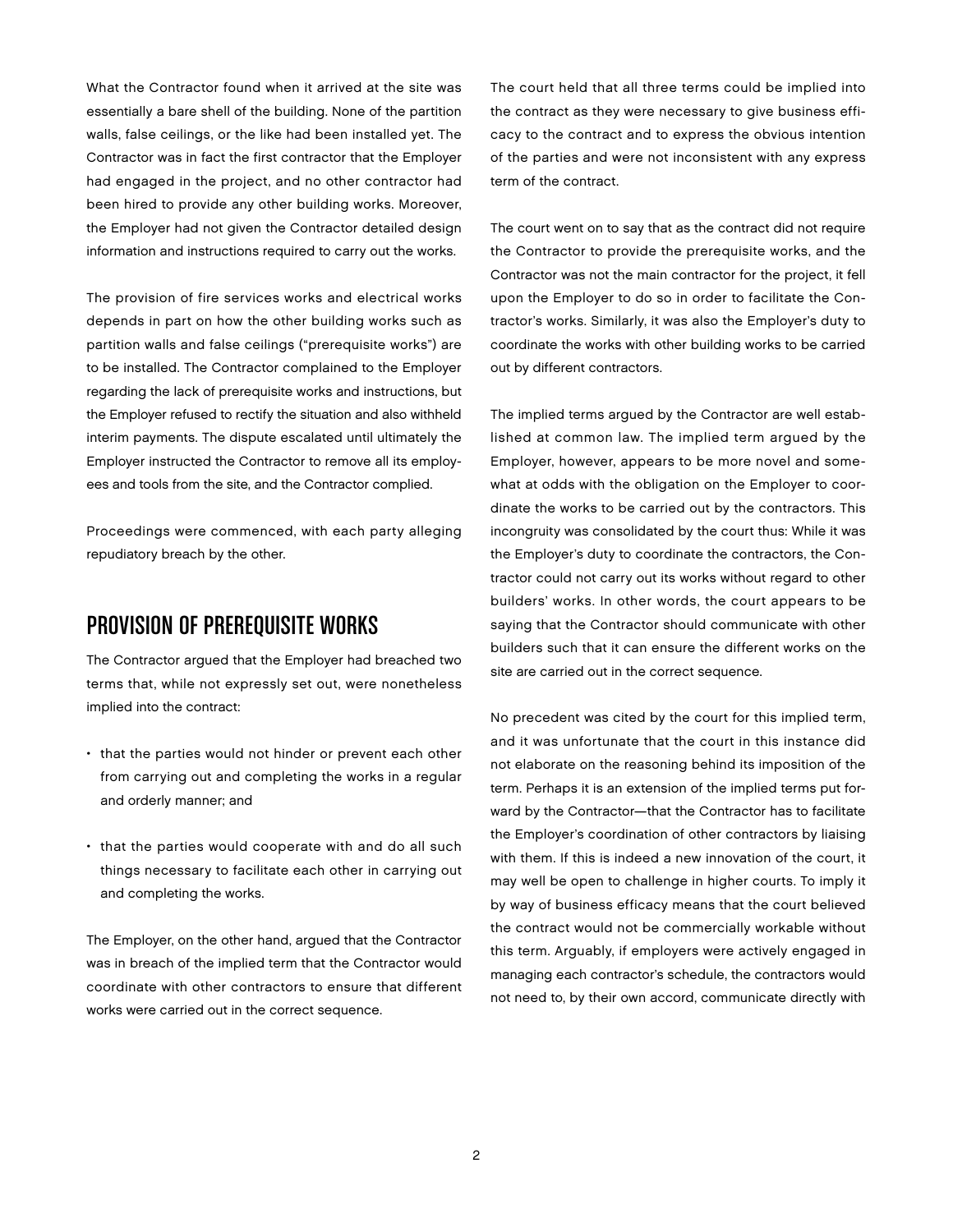each other; they would speak to the Employer instead if they required information about other builders' works. Indeed, this is what the Contractor in the present case tried to do.

#### PROVISION OF INSTRUCTIONS

The Contractor had also complained of a lack of instructions from the Employer. Without these instructions, the Contractor argued, it could not carry out the works to completion. All the Employer had provided was the overall design of the site and the school facilities to be provided, without designs for classroom or computer room layouts that the Contractor needed in order to finalize the location of various fittings. It had tried to carry out the works that could be completed but had reached an impasse.

The Employer countered that the Contractor could carry out the works on its own accord. The court soundly rejected this proposition, stating that the Contractor could not indiscriminately decide on the designs of the project unless the Employer had given clear instructions to the Contractor that it had full discretion to make such designs and to carry out the works as the Contractor should see fit. The Employer should provide such information and instructions to the Contractor as reasonably required—the more complex the project, the more involved the Employer should be.

Further, the Contractor is not obliged to carry out the works in an exceptional, time-consuming, expensive, or inappropriate manner in the absence of express instructions; it is entitled to seek and wait for such instructions. If the Employer fails to provide the instructions, then the Contractor may treat it as breach of the implied terms of noninterference and cooperation as set out above.

Again, it comes back to the issue of the Employer's coordination and supervision of its contractors. It cannot simply sit back and expect the Contractor to carry out the works without regard to other builders' works unless there were express instructions to do so—that would, ironically, be a breach of the implied term that the Employer argued in favor of in the first place.

### Repudiation by Nonpayment

Yet another point of contention was which party had repudiated the contract first. The Employer's case that the Contractor repudiated by suspending work fell flat upon the court's finding of the facts. The Contractor's case was that the Employer had repudiated the contract when it refused to make interim payments pursuant to the terms of the contract. The Employer in fact denied accepting the very terms that stipulated when and how payments were to be made.

The starting point is that there is no general right to suspend work if payment is wrongly withheld. Whether nonpayment can be treated as repudiation depends on whether the nonpaying party has objectively expressed a clear, unequivocal intention not to be bound by the contract. This not only applies to situations where there is nonpayment, but also where payment is delayed such that the delay may be construed as an attempt to unilaterally change payment obligations from cash payment to credit.

Here, the court held that the Employer's deliberate refusal to make interim payments constituted repudiation, as it had fundamentally changed the conditions under which the Contractor had agreed to complete the works. The Employer's breach of implied terms by not providing the prerequisite works or instructions further solidified the court's decision.